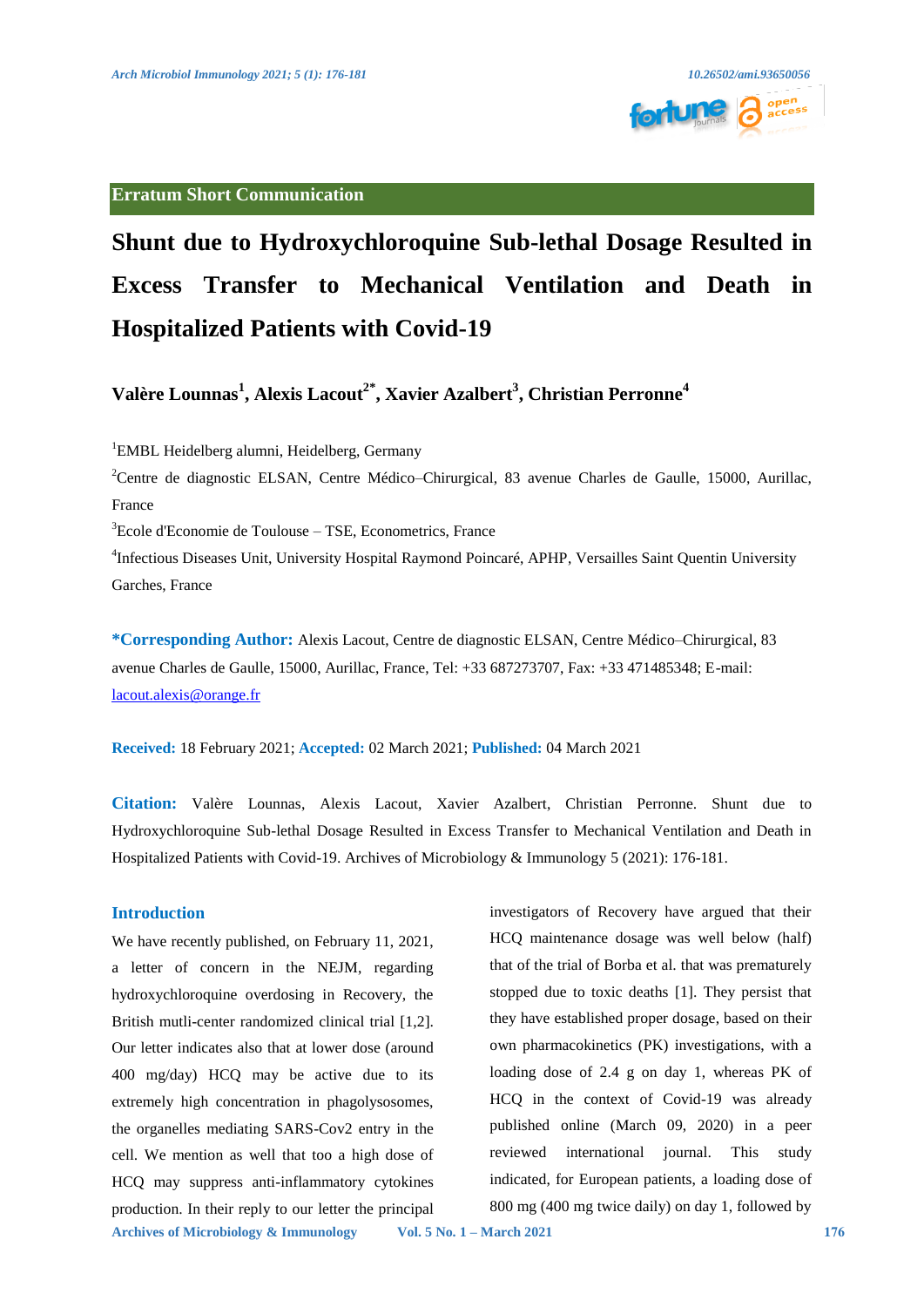a maintenance dose of 400 mg (200 mg twice daily) the next 4 days [3]. These published PK data show that after 5 days this dosage reaches 3 times the potency (ratio concentration in the lungs/ $EC_{50}$ ;  $EC_{50}$  being in vitro measurement of anti-viral activity) of chloroquine phosphate when given 500 mg twice daily. Hydroxychloroquine ( $EC50 = 0.72$ ) μM) was found to be more potent than chloroquine  $(EC50 = 5.47 \mu M)$  in vitro.

**Keywords:** Hydroxychloroquine; Overdosing; Intoxication; Pulmonary shunt; Covid-19

#### **HCQ overdosage**

Reacting to their reply, we would like to point out some facts. It is true that the HCQ sulfate maintenance dose (800 mg/day) in the Recovery trial protocol is equivalent to half the dose of 1200 mg chloroquine base per day (Borba et al. Brazilian trial) [4,5]. In the trial of Borba et al. 4 tablets of 150 mg chloroquine (equivalent to 241.91 mg of chloroquine diphosphate) from Farmanguinhos, Fiocruz (Brazil) were administered twice daily 800 mg of HCQ sulfate is equivalent to 620 mg of HCQ in the base form [3]. This means that the maintenance dose of Recovery was actually 51.7% of the daily dose of Borba et al. in term of active base form (HCQ and CQ are basically the same molecule with only 5% difference in their molecular weights). Thus, the 2.4 g of HCQ salt administered the first day in Recovery is 1.55 times de dose of Borba et al. the first day. The cumulative HCQ base form over the first 3 days is 3.1 g in Recovery which is 86% of the 3.6 g CQ cumulative dose in Borba et al. This loading dose and sustained daily dosage on weakened and aged hospitalized patients was certainly toxic at about the same level as in the Borba et al. during the first three days of treatment. That trial was stopped in April 2020 after 16 over 41 patients (39%) had died within 13 days from trial initiation [4, 5]. Borba et al. did not want to impute the excessive death ratio

directly to CQ because all patients received also azithromycin (500 mg/day for 5 days). Although, azithromycin alone could not be the cause of such an increase of toxic death, it could have exacerbated CQ overdosing toxicity [6]. The trial demonstrated that one must be very careful to accurately determine the tablet dosage in terms of base form [5]. The Indian council of medical research (ICMR) had alerted WHO about the overdosing situation in Recovery [7].

According to the summary of product characteristics (SPC) of Plaquenil, HCQ overdosing starts à 25 mg/kg in healthy adults [8]. According to the World Health Organization, the lethal dose of chloroquine in the sulfate form (per os) starts at 65 mg/kg, this means 4.5 g for a healthy adult of 70 kg [9]. As for hydroxychloroquine (oral) the lethal dose starts at around 4 g [10]. Obviously, for a frail and aged patient < 70 kg, or a patient suffering from pulmonary disorder in relation with Covid-19, the lethal dose may be substantially lower. Additionally, the WHO document specifies that overdosing of this drug leads to cardiac dysrhythmia and breathlessness due a pulmonary oedema.

# **Analysis of Recovery published survival data shows incoherence and excess mortality**

From the Recovery survival curves data it can be inferred that the median time to death and first quartile in the HCQ arm are 6.6 days, interquartile range (IQR) [3.7 – 12.7] days, and 6.9 IQR [3.7 – 12.5] days in SOC [11]. Therefore, no difference can be deduced from the curves about the first quartile  $Q1 = 3.7$  days. If this information was exact, why not giving it quantitatively directly instead of providing it in a cryptic way whereas it is a question of real importance. In the French AP-HP study [12] the median times to death are 8.52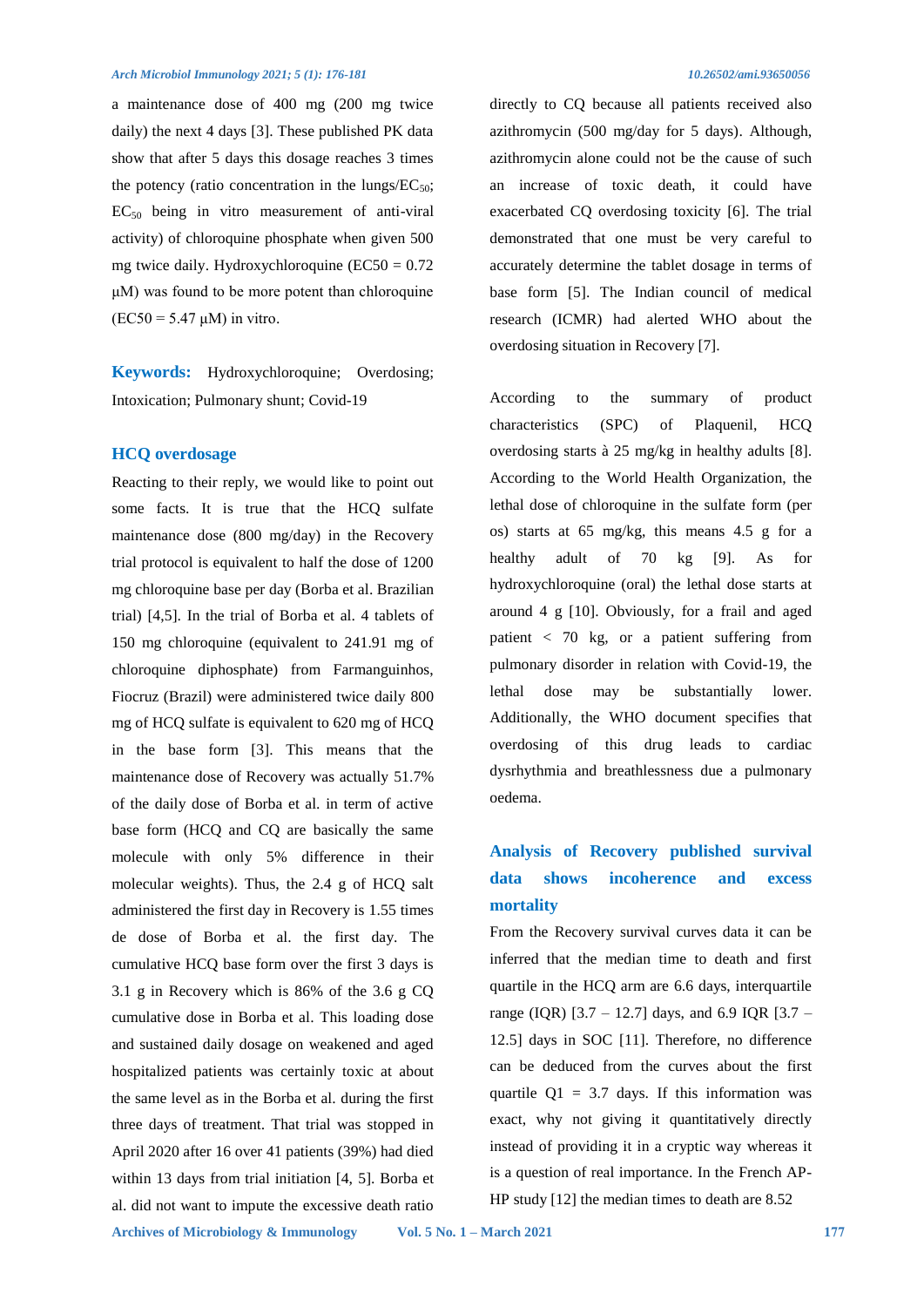#### *Arch Microbiol Immunology 2021; 5 (1): 176-181 10.26502/ami.93650056*

IQR [4.52 – 14.26] days for HCQ and 7.54 IQR  $[3.94 - 13.0]$  for the standard of care (SOC). Therefore, figures from Recovery are consistent with those from AP-HP regarding SOC but fundamentally differ regarding HCQ, with a shortening of the median time to death and of the first quartile Q1 by 2 days and 1 day, respectively.

The authors of Recovery affirm that their trial shows HCQ is neither toxic nor active. However, this is a consequence of the convention on the interpretation of the p-value whose threshold is arbitrarily set to 0.05. In Recovery, the value of  $p =$ 0.18, between the HCQ and SOC arms, tells that objectively there are 18% of chances to be wrong, and thus 82% of chances to be right, in affirming that HCQ has resulted in more deaths than SOC.

We think that Recovery authors must be more transparent regarding the fact that 276 patients (357 – 81 patients from cumulated deaths at D3) in the HCQ arm have stopped treatment between D1 and D3 [11]. What are the reasons for these treatment stops that are certainly not hospital discharges? It would have been a more directly relevant information to produce accurate data on the reasons of treatment stops (toxicities, deaths and transfers to ICU) in this time interval. The fact that 276 patients have stopped treatment within 3 days from treatment randomization is a strong indication, if not an evidence, of an excess toxicity.

In their discussion the authors of Recovery state: "we did not observe excess mortality in the first 2 days of treatment with hydroxychloroquine, the time when early effects of dose-dependent toxicity might be expected." However, ad hoc mathematical modelling of their published survival curves [11] show inconsistencies indicating that an excess mortality (compared to the AP-HP modelled HCQ survival curve) of as much as 85 deaths may have occurred between D1 and D7 with as much as 35

deaths in excess at D3. Sub-lethal dosage on weakened or frail patients may have considerably aggravated their disease toward an irreversible condition.

# **The mechanism of "pseudo-Covid-19" pulmonary shunt**

In Recovery, cardiac monitoring was not proceeded with nor reported accurately. More importantly, sub-acute HCQ intoxication may have caused polypnea, even in the absence of other symptoms. Hypoxemia with hypocapnia, compatible with an intra-pulmonary shunt has been reported [13-17]. We therefore understand that HCQ overdosing, or near-overdosing, may present a symptomatic respiratory deterioration similar to Covid-19 with similar life-threatening implications.

In Covid-19 deceased patients, autopsies show diffuse alveolar damage, similar to that observed with acute respiratory distress syndrome (ARDS), with hypoxemia arising from shunt, where the pulmonary parenchyma is perfused but not ventilated, followed by an hypercoagulable state with microthrombi in larger numbers than in other types of ARDS.

"At present, the pathophysiology underlying the hypercoagulable state is poorly understood. However, a growing body of data suggests that the initial events occur in the lungs. A severe inflammatory response, originating in the alveoli, triggers a dysfunctional cascade of inflammatory thrombosis in the pulmonary vasculature, leading to a state of local coagulopathy" [18].

The shunt effect starts with the "happy" hypoxemia oberved in patients who can remain with low  $O_2$ partial pressure, for quite a long time, without presenting obvious symptoms of dyspnea. Indeed, the respiratory need is less severely related to a depletion of oxygen than a  $CO<sub>2</sub>$  increase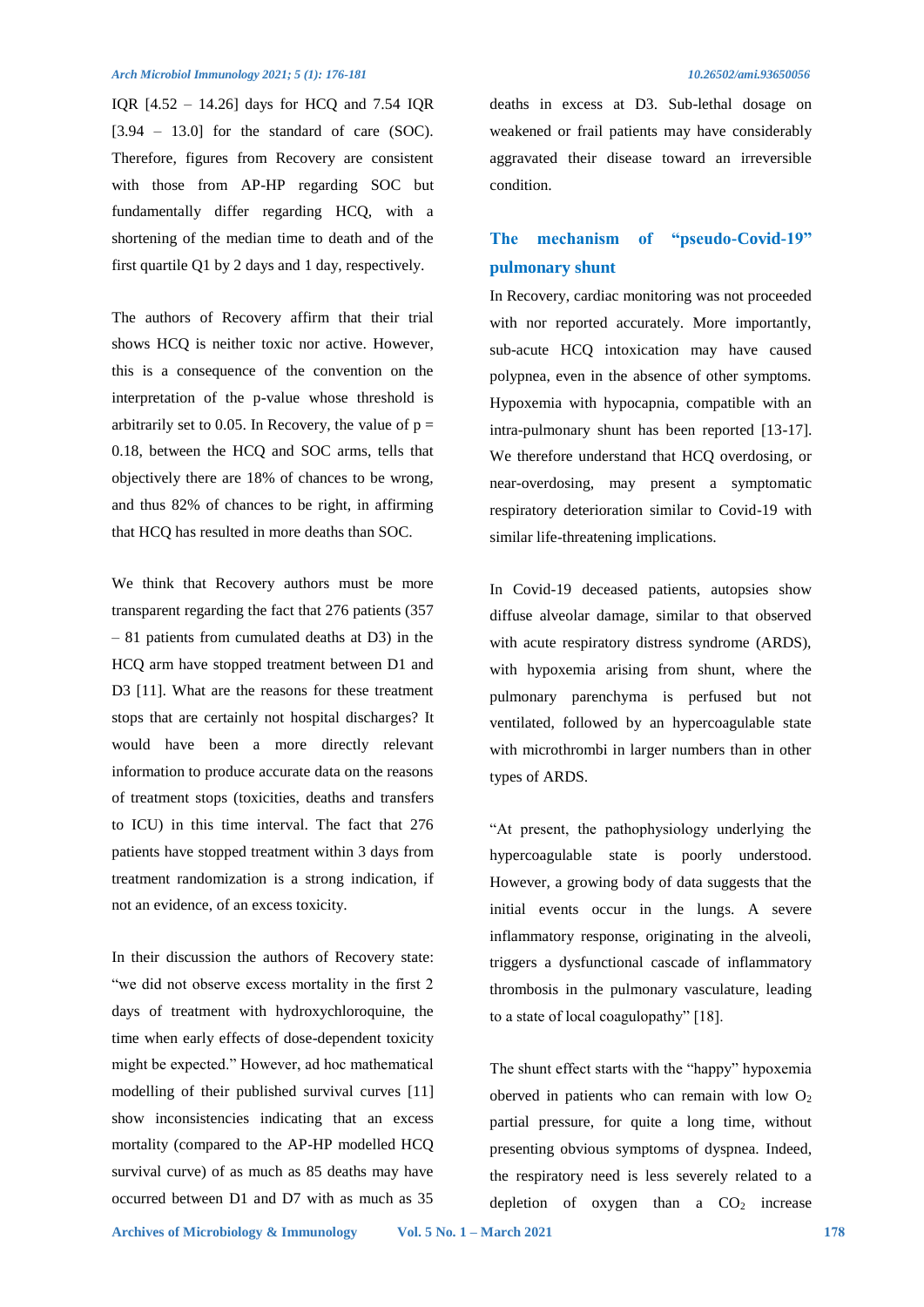(hypercapnia detected by chemoreceptors). Since the shunt effect actually induces a depletion of  $CO<sub>2</sub>$ in blood (hypocapnia), the patient experiences obvious clinical symptoms of pulmonary impairment only lately at the stage of microthrombi and larger oedema.

A lot is known about acute HCQ/CQ intoxication with an unambiguously characterized diagnosis via cardiac disorders. However, much less is known about sub-acute intoxication (just below the lethal dose). Hospital laboratories investigations may be needed to measure physiological signs of poisoning gravity such as hypokalemia and oligonauric renal injury which is of poor prognosis, especially in frail Covid-19 patient where the viral disease may have spread as well in the kidneys.

Thus, overdose of this drug may lead to the symptoms that cannot be distinguished at first sight from Covid-19 disease progression requiring mechanical ventilation. Sub-lethal dosage may have aggravated the weakened health condition of the Recovery hospitalized patients, culminating with a cumulated dose of 4 g over 3 days which represents 86% of the dose delivered to the patient during the first 3 days of the Borba et al trial. Being considered, the long elimination half-time of HCQ (30-50 days) and the often aged poly-pathological patients, these HCQ doses must be regarded as extremely high and certainly toxic, if not potentially lethal, even-though azithromycin was not associated.

## **Conclusion**

Thus, in the Recovery randomized trial, fragile patients with a moderate form of Covid-19 with chances to recover may have had their medical condition irreversibly worsened due to very toxic HCQ overdosing resulting in a pulmonary shunt, with ICU transfer masking the potential benefit of HCQ [10].

We don't see how an excess toxicity could not have happened in the first 3 days of treatment and beyond in the Recovery trial, with many treatment stops and a number of toxic deaths still to be elucidated. Identifying them may be a complicated task since HCQ overdosing result in acute respiratory failure just like Covid-19. The authors of Recovery are very elusive about this reality. However, they admit that : "...those (patients) not on invasive mechanical ventilation at baseline were more likely to reach the composite endpoint of invasive mechanical ventilation or death (29.8% vs. 26.5%; risk 44 ratio 1.12; 95% CI 1.01-1.25)".

In western countries, public health recommendations were issued based on the results of Recovery, a large phase 3 multi-center randomized trial. Being considered the issue raised, a thorough analysis of all Recovery patients files, available electro-cardiogrammes and laboratory tests (hypokaliemia, creatinine) is advocated although many parameters such as renal tubulopathies related to Covid-19 may overlap with the signature of HCQ intoxication.

### **Conflict of interest:** None

#### **References**

- 1. Lacout A, Perronne C, Lounnas V. Hydroxychloroquine in Hospitalized Patients with Covid-19. The New England Journal of Medicine 384 (2021).
- 2. RECOVERY Collaborative Group. Effect of hydroxychloroquine in hospitalized patients with Covid-19. New England Journal of Medicine 383 (2020): 2030- 2040.
- 3. Yao X, Ye F, Zhang M, et al. In vitro antiviral activity and projection of optimized dosing design of hydroxychloroquine for the treatment of

**Archives of Microbiology & Immunology Vol. 5 No. 1 – March 2021 179**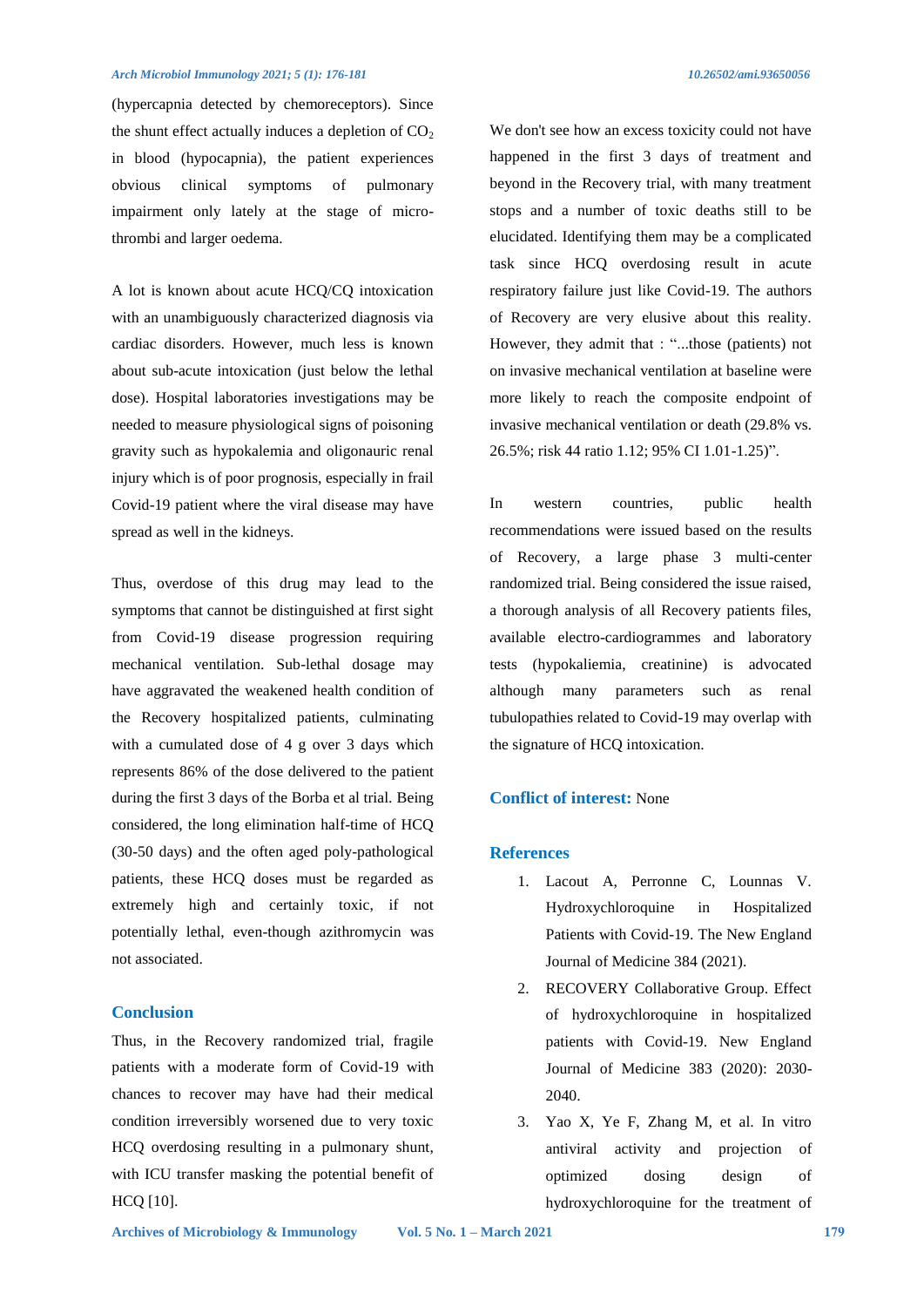severe acute respiratory syndrome coronavirus 2 (SARS-CoV-2). Clinical Infectious Diseases 71 (2020): 732-739.

- 4. Reuters Biotechnology CloroCovid-19 trial of high-dose chloroquine halted early due to toxicity, deaths. https://www.reuters.com/article/covid19 chloroquine-toxicity-idUSL2N2CF1ER (2020).
- 5. Borba M, de Almeida Val F, Sampaio VS, et al. Chloroquine diphosphate in two different dosages as adjunctive therapy of hospitalized patients with severe respiratory syndrome in the context of coronavirus (SARS-CoV-2) infection: Preliminary safety results of a randomized, double-blinded, phase IIb clinical trial (CloroCovid-19 Study). MedRxiv (2020).
- 6. Lounnas V, Lacout A, Azalbert X, et al. Revisiting a Meta-analysis Shows that Hydroxychloroquine with Azithromycin may be Efficient in Covid-19 patients. Archives of Microbiology & Immunology 5 (2021): 154-175.
- 7. The Indian council of medical research ICMR writes to WHO disagreeing with HCQ assessment, officials say international trial dosage four times higher than India. [https://www.newindianexpress.com/nation](https://www.newindianexpress.com/nation/2020/may/29/icmr-writes-to-who-disagreeing-with-hcq-assessment-officials-say-international-trial-dosage-four-ti-2149702.html) [/2020/may/29/icmr-writes-to-who](https://www.newindianexpress.com/nation/2020/may/29/icmr-writes-to-who-disagreeing-with-hcq-assessment-officials-say-international-trial-dosage-four-ti-2149702.html)[disagreeing-with-hcq-assessment](https://www.newindianexpress.com/nation/2020/may/29/icmr-writes-to-who-disagreeing-with-hcq-assessment-officials-say-international-trial-dosage-four-ti-2149702.html)[officials-say-international-trial-dosage](https://www.newindianexpress.com/nation/2020/may/29/icmr-writes-to-who-disagreeing-with-hcq-assessment-officials-say-international-trial-dosage-four-ti-2149702.html)[four-ti-2149702.html](https://www.newindianexpress.com/nation/2020/may/29/icmr-writes-to-who-disagreeing-with-hcq-assessment-officials-say-international-trial-dosage-four-ti-2149702.html) (2020).
- 8. Vidal, Plaquenil Summary of product characteristics http://documentrcp.vidal.fr/2f/a88bee3f97e54e459f6a7fd5 7b305f2f.pdf
- 9. WHO Model Prescribing Information Drug used in Parasitic Diseases, second edition, Geneva (1995): 11.
- 10. Merino AC, Sáez DL, Molina CZ, et al. Hydroxychloroquine, a potentially lethal drug. Medicina Intensiva 41 (2017): 257.
- 11. Lounnas V, Azalbert X. Oxford Recovery : are the data hiding the deaths? France Soir, Published, [https://www.francesoir.fr/societe-science](https://www.francesoir.fr/societe-science-tech/oxford-recovery-are-data-hiding-deaths)[tech/oxford-recovery-are-data-hiding](https://www.francesoir.fr/societe-science-tech/oxford-recovery-are-data-hiding-deaths)[deaths](https://www.francesoir.fr/societe-science-tech/oxford-recovery-are-data-hiding-deaths) (2020).
- 12. Sbidian E, Josse J, Lemaitre G, et al. Hydroxychloroquine with or without azithromycin and in-hospital mortality or discharge in patients hospitalized for COVID-19 infection: a cohort study of 4,642 in-patients in France. MedRxiv (2020).
- 13. Wilcox SR, Condella A. Emergency Department Management of Severe Hypoxemic Respiratory Failure in Adults with COVID-19. The Journal of Emergency Medicine (2020).
- 14. Ndiaye N, Petrognani R, Diatta B, et al. Acute respiratory failure with lethal outcome from chloroquine poisoning. InAnnales Francaises d'Anesthesie et de Reanimation 6 (1999): 683-685.
- 15. Servonnet A, Delacour H, Thefenne H, et al. Acute chloroquine poisoning: aspects cliniques et analytiques. InAnnales de Toxicologie Analytique 17 (2005): 87-94.
- 16. Clemessy JL, Lapostolle F, Borron SW, Baud FJ. Intoxication aiguë à la chloroquine. Presse Med 25 (1996): 1435- 1439.
- 17. Riou B, Barriot P. Intoxication aiguë par la chloroquine. Médecine Thérapeutique 5 (1999): 37-42.
- 18. Abou-Ismail MY, Diamond A, Kapoor S, et al. The hypercoagulable state in COVID-19: Incidence, pathophysiology, and management. Thrombosis Research 194 (2020): 101-115.